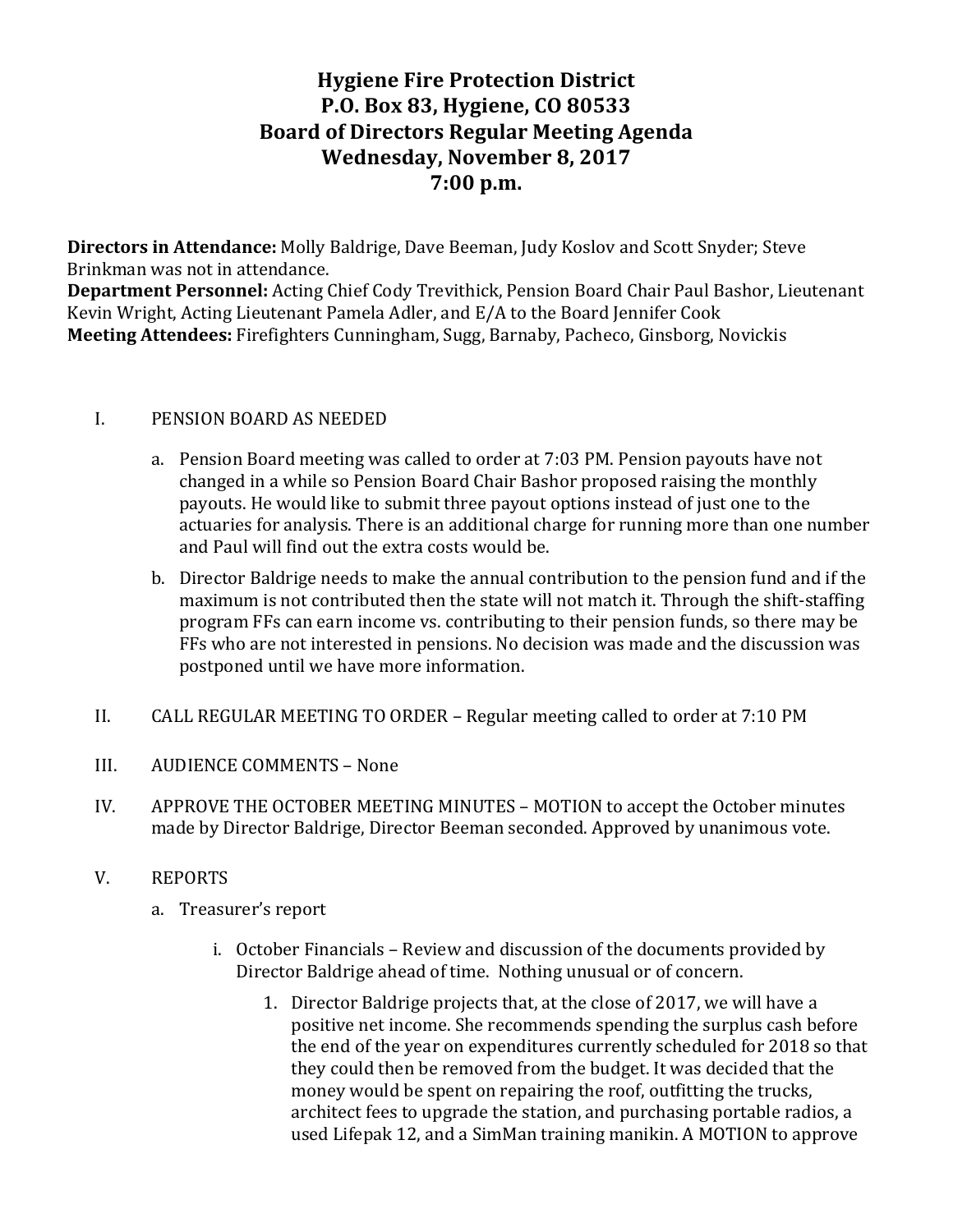these purchases was made by Director Snyder, Director Baldrige seconded. Approved by unanimous vote.

- 2. The Board gave their approval to Director Baldrige to electronically submit this year's pension contribution.
- b. Secretary's report
	- i. Upcoming deadlines The 2018 budget must be adopted by the board at the December meeting.
	- ii. Archive & Retention Project Director Koslov and Jen teleconferenced with Maggie about the status of the archiving project when she left. The meeting minutes between 2001 and 2012 are missing and need to be tracked down so that they can be added to the archives. Jen has the names of a few people she can approach to find them. Director Koslov requested that anyone who has documents that need to be archived, send them to Jen.
	- iii. Executive Assistant Job Description The role is evolving so the Board agreed that finalizing the description could be put on hold for the time being.
	- iv. FD Performance Report FF Homyak could not attend the meeting but he was able to put together a preliminary Power Point report of October data and Acting Chief Trevithick walked everyone through the information. Current focuses for data evaluation involve: (1) number of responders to all but EMS-only incidents, since our goal for the former is  $6$  and for the latter  $2$ , and  $(2)$  some excessive AMR response times. For the month of October, the number of responders to both EMS and non-EMS incidents was very much in line with the respective goals. The data showed some excessive AMR response times but, because the report was preliminary, the statistics weren't definitive. Further editing will be done before the report is finalized.
- c. Chief's Report
	- i. Issues & Opportunities
		- 1. The department purchases Sam's Club memberships for interested volunteers and staff. Annual membership is up for renewal and there are an additional eight people who would like to participate. An individual membership covers one person and a "spouse," so only four more memberships are needed. The board supported renewing the membership – with the additional participants – and the cost will be booked in 2017.
		- 2. Acting Chief Trevithick purchased some pallet shelves to put up in the bay in order to minimize the clutter on the floor.
		- 3. We hired a Medical Director in May but did not have a resume on file. Acting Chief Trevithick received a copy and Jen will scan and distribute to the board. It will also be added to the online archives while the original will be filed in the office.
	- ii. Station Roof The station roof has a number of leaks in it and a roofing company provided an estimate of repair costs. The board authorized a portion of this year's excess funds to fix the roof.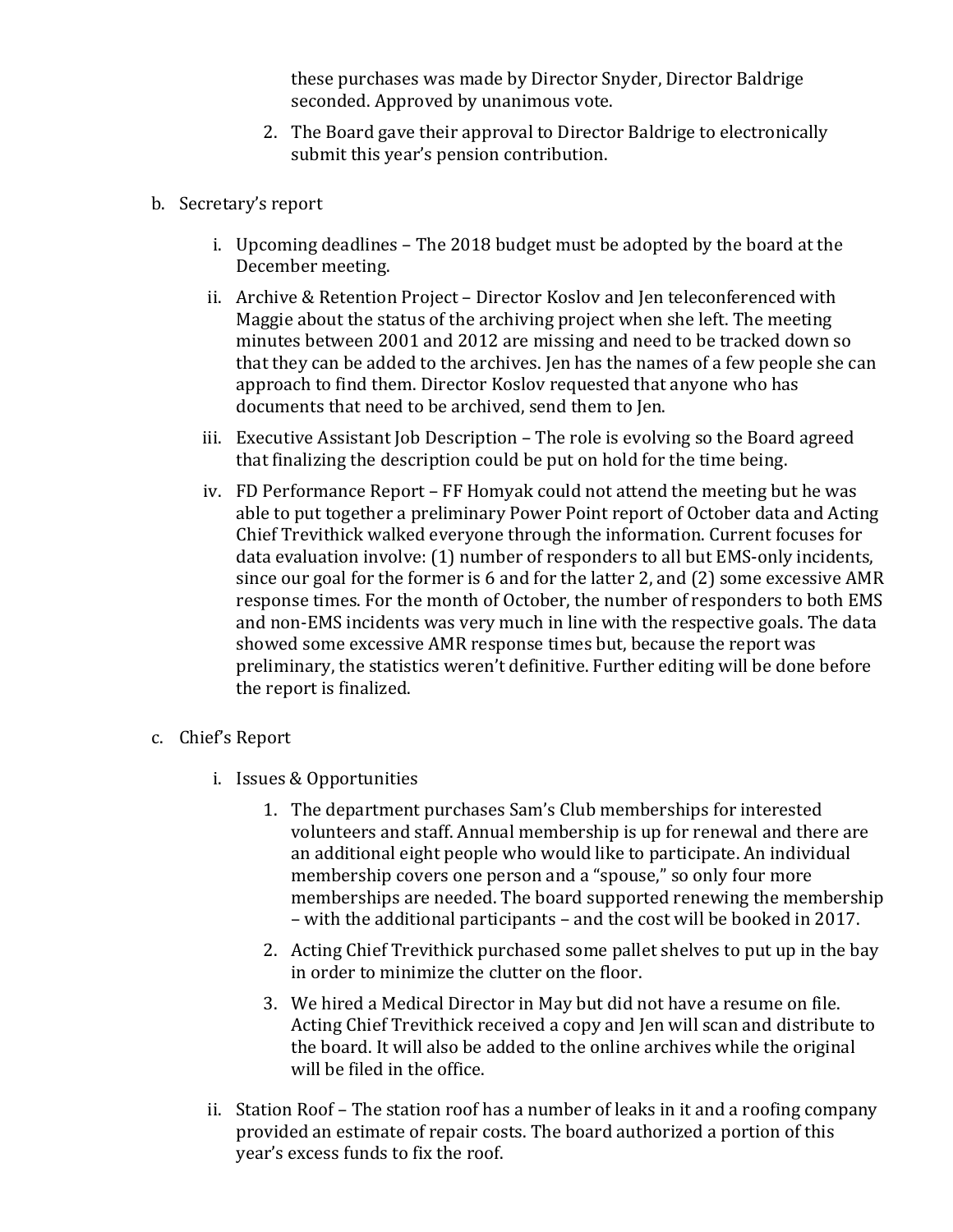- iii. Harassment Training Acting Chief Trevithick called the same group we used for last year's training but has still not received a call back. He will look for a new group to do the training. Current policy requires new volunteers to read the harassment SOP and sign it. There are some existing handouts that could be distributed but Acting Chief Trevithick would like the veterans to have a refresher and all new recruits need to go through harassment training class.
- iv. Christmas Party Takes place on December  $1<sup>st</sup>$  and there is a sign-up sheet posted. Everyone who is planning to attend must sign up by the  $22<sup>nd</sup>$ . There will be a white elephant gift exchange and spouses are welcome to participate with a gift of their own. The value of gifts should not exceed \$25.

### VI. OLD BUSINESS

- a. Member Presentation for Staffing Program
	- i. Acting Chief Trevithick, FFs Sugg and Banarby, and Training Captain Benzel developed a business plan that ensures 24/7 coverage, including detail on how that coverage will translate into paid staff and volunteers. FF Sugg presented a Power Point slide show outlining the benefits, scope, policy, eligibility, and compensation.
	- ii. Lieutenant Kevin Wright suggested that the proposed Shift Staffing SOP be updated with the mandate that all participants be in good standing with the department and up-to-date with training.
	- iii. Director Snyder requested that the SOP be expanded to define what disciplinary actions might be taken for those participants who fail to show up for their scheduled shift. The SOP should also emphasize the point that staffing for shifts is strictly on a first come, first served basis.
	- iv. The Board will review the SOP and send questions/suggestions and concerns to Acting Chief Trevithick.
	- v. Once the SOP is finalized, it will be sent to the lawyers for analysis and approval.
- b. 2018 Budget
	- i. The budget presented at the November meeting included revisions suggested at the October meeting. Each of the changes was reviewed line by line to ensure that all concerns were addressed.
	- ii. Director Baldrige will update the budget with the modifications discussed at the November meeting and send the amended version to all Board members for review. The 2018 budget must be adopted at the December meeting so all Board members must respond with either approval, or reasons for rejection of the budget in its revised form so that all reservations can be addressed in advance.
- c. Future of 2830 The 2017 budget included \$25k of revenue from the planned sale of the old brush truck. Acting Chief Trevithick said that it isn't likely that it would sell for much more than \$8k. There was an offer of \$5k and a suggestion was made that it might be more valuable to donate the truck instead. We will get a third party evaluation of the truck to determine its value and decide from there whether to donate, consign, or sell it.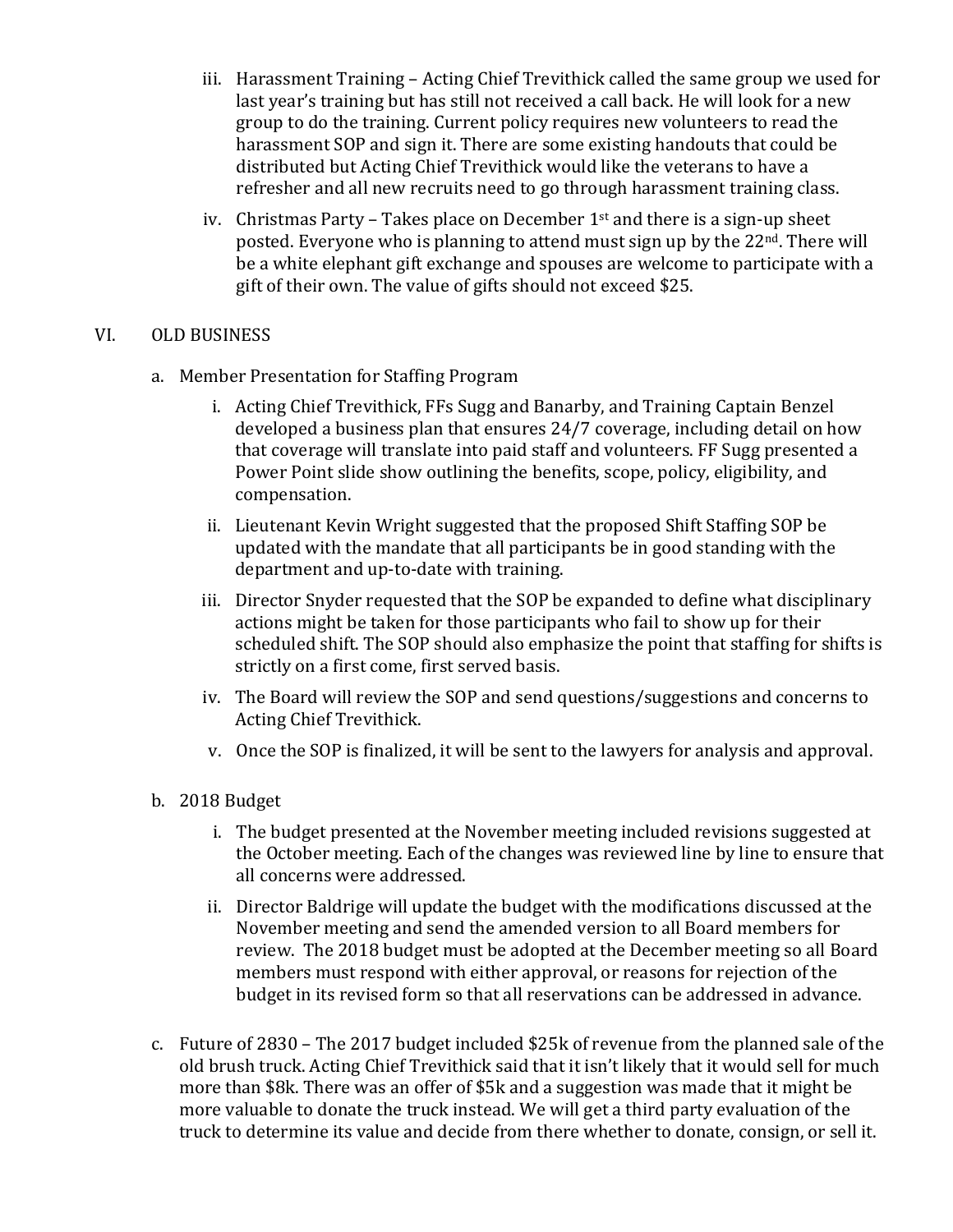#### VII. NEW BUSINESS

- a. By-Laws The shift SOP does not match the bylaws so they will need to be updated to reflect the recent changes to the SOP. A working committee will be established to work through the differences and reconcile the SOP with the bylaws. Directors Snyder and Baldrige will participate as representatives of the Board and Acting Chief Trevithick will recruit volunteers to participate as representatives of the Association. The first meeting will take place in January, at a date and time to be determined by the participating members.
- b. LP-12 Opportunity The board authorized a portion of this year's excess funds to purchase a used Lifepak 12.

### VIII. GOALS

- a. Board Bylaws and SOPs: Molly Will be examined by the working committee, starting in January.
- b. Establish Level of Service for HFPD Medical Response: Scott Not discussed
- c. Establish Level of Service for Medical Transport Service: Scott Not discussed
- d. Get record keeping system set up filing, organization, preservation, accessibility of docs: Judy – Director Baldrige proposed that, instead of Jen, the archiving project be taken on by the paid participants of the Shift Staffing program under the supervision of Acting Chief Trevithick. Director Koslov expressed concern about the increased possibility of confusion when multiple people are involved. No decision was made during the meeting.
- e. Strategic Plan: Steve Not discussed
- f. Verify all employees have proper tax withholding: Molly; Insurance; Dave; Job Descriptions: Chief - Not discussed
- IX. Adjournment MOTION TO ADJOURN at 10:12. Made by Director Baldrige and seconded by Director Koslov. Approved by unanimous vote.

Motion/Resolution Summary:

- MOTION to accept the October minutes
- MOTION for 2017 surplus cash to be used to repair the roof, outfit the trucks, pay for architect fees to upgrade the station, and purchase portable radios, a used Lifepak 12, and a SimMan training manikin.

## **ACTION ITEMS:**

## **Acting Chief Trevithick**

- Continue trying to get a hold of someone for harassment training.